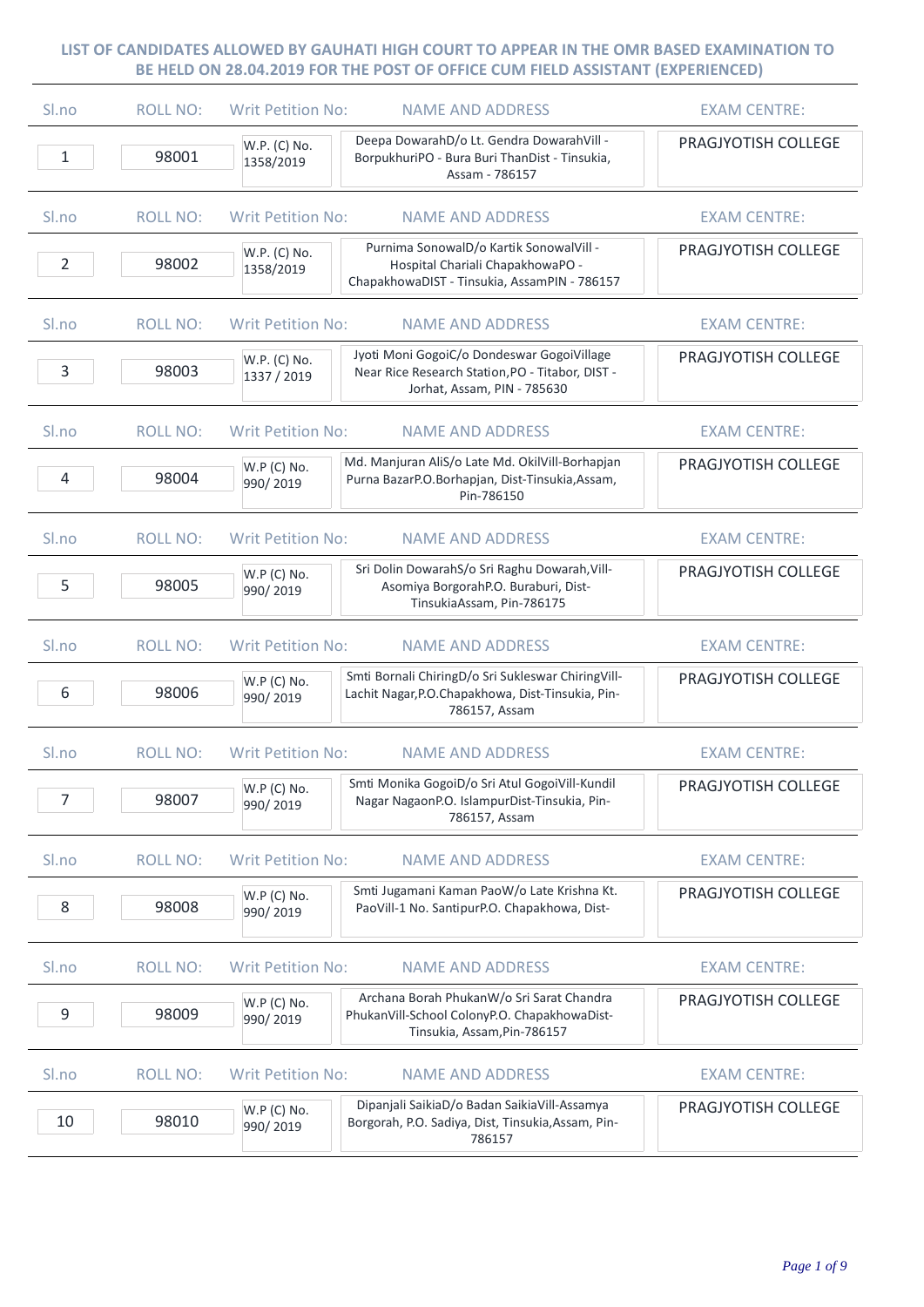| Sl.no            | <b>ROLL NO:</b> | <b>Writ Petition No:</b>    | <b>NAME AND ADDRESS</b>                                                                                                          | <b>EXAM CENTRE:</b> |
|------------------|-----------------|-----------------------------|----------------------------------------------------------------------------------------------------------------------------------|---------------------|
| 11               | 98011           | W.P (C) No.<br>990/2019     | Sri Gokul Chandra DasS/o Late Bireswar DasVill-<br>Sunpura Bil GaonP.O.Natun Balijan, Dist-<br>TinsukiaAssam, Pin-786158         | PRAGJYOTISH COLLEGE |
| S <sub>ln0</sub> | <b>ROLL NO:</b> | <b>Writ Petition No:</b>    | <b>NAME AND ADDRESS</b>                                                                                                          | <b>EXAM CENTRE:</b> |
| 12               | 98012           | W.P (C) No.<br>990/2019     | Sri Chandra KonwarS/o Sri Pruna KonwarVill-<br>Amguri GaonP.O. Dibru AmguriDist-Tinsukia,<br>Assam, Pin-786610                   | PRAGJYOTISH COLLEGE |
| S <sub>ln0</sub> | <b>ROLL NO:</b> | <b>Writ Petition No:</b>    | <b>NAME AND ADDRESS</b>                                                                                                          | <b>EXAM CENTRE:</b> |
| 13               | 98013           | W.P (C) No.<br>990/2019     | Nilobjyoti BuragohainS/o Sri Luhit BuragohainVill-<br>Bojal GaonP.O. Sadiya, (Ghumtibill) Dist-Tinsukia,<br>AssamPin-786155      | PRAGJYOTISH COLLEGE |
| S <sub>ln0</sub> | <b>ROLL NO:</b> | <b>Writ Petition No:</b>    | <b>NAME AND ADDRESS</b>                                                                                                          | <b>EXAM CENTRE:</b> |
| 14               | 98014           | W.P. (C) No.<br>1337 / 2019 | Pranita BuragohainC/o Nobin Buragohain, Vill -<br>Alengi Gaon, PO - Alengi, DIST - Jorhat,<br>AssamPIN - 785632                  | PRAGJYOTISH COLLEGE |
| S <sub>lno</sub> | <b>ROLL NO:</b> | <b>Writ Petition No:</b>    | <b>NAME AND ADDRESS</b>                                                                                                          | <b>EXAM CENTRE:</b> |
| 15               | 98015           | W.P. (C) No.<br>708/2019    | Karabi ChowardharaS/o. Lt. Mohan<br>ChowardharaR/o. Vill- Gohain Cheek, Old<br>Amulapatty, Ward No. 14, Nagar Mahal Mouza,       | PRAGJYOTISH COLLEGE |
| S <sub>ln0</sub> | <b>ROLL NO:</b> | <b>Writ Petition No:</b>    | <b>NAME AND ADDRESS</b>                                                                                                          | <b>EXAM CENTRE:</b> |
| 80               | 98016           | W.P.(C)<br>NO.2529/2019     | Bhupen Choudhury (48 Years )S/o Late<br>RatnaPrChoudhuryR/o Vill-Baushi, orgal P.O<br>TeteliaDist-Kamrup (R), Pin: 781104, Assam | PRAGJYOTISH COLLEGE |
| Sl.no            | <b>ROLL NO:</b> | <b>Writ Petition No:</b>    | <b>NAME AND ADDRESS</b>                                                                                                          | <b>EXAM CENTRE:</b> |
| 63               | 98017           | W.P.(C)<br>NO.2555/2019     | Robin Saikia (35years) S/o Late Bhuban SaikiaR/o<br>KarangaHajaraiGaon, KarangaDist:Jorhat,Assam,<br>Pin:785008                  | PRAGJYOTISH COLLEGE |
| Sl.no            | <b>ROLL NO:</b> | <b>Writ Petition No:</b>    | <b>NAME AND ADDRESS</b>                                                                                                          | <b>EXAM CENTRE:</b> |
| 64               | 98018           | W.P.(C)<br>NO.2555/2019     | Sri SombuLalBalmiki, (34Years) S/o<br>SombuLalBalmiki, R/o Prince of wales colony,<br>RajabariDist:Jorhat,Pin:785014,Assam       | PRAGJYOTISH COLLEGE |
| Sl.no            | <b>ROLL NO:</b> | <b>Writ Petition No:</b>    | <b>NAME AND ADDRESS</b>                                                                                                          | <b>EXAM CENTRE:</b> |
| 65               | 98019           | W.P.(C)<br>NO.2460/2019     | NayanMoniBaruah, (27Years) S/o Late<br>MukulBaruahR/o A.T<br>Road, TarajanJorhatDist: Jorhat, Assam, Pin: 785001                 | PRAGJYOTISH COLLEGE |
| Sl.no            | <b>ROLL NO:</b> | <b>Writ Petition No:</b>    | <b>NAME AND ADDRESS</b>                                                                                                          | <b>EXAM CENTRE:</b> |
| 66               | 98020           | W.P.(C)<br>NO.2460/2019     | Ashim Debnath, (44years) S/o Sri Harimohan<br>DebnathR/o DigamberChowk, Near Loknath<br>Ashram, Dist:Jorhat, Assam, Pin: 785001  | PRAGJYOTISH COLLEGE |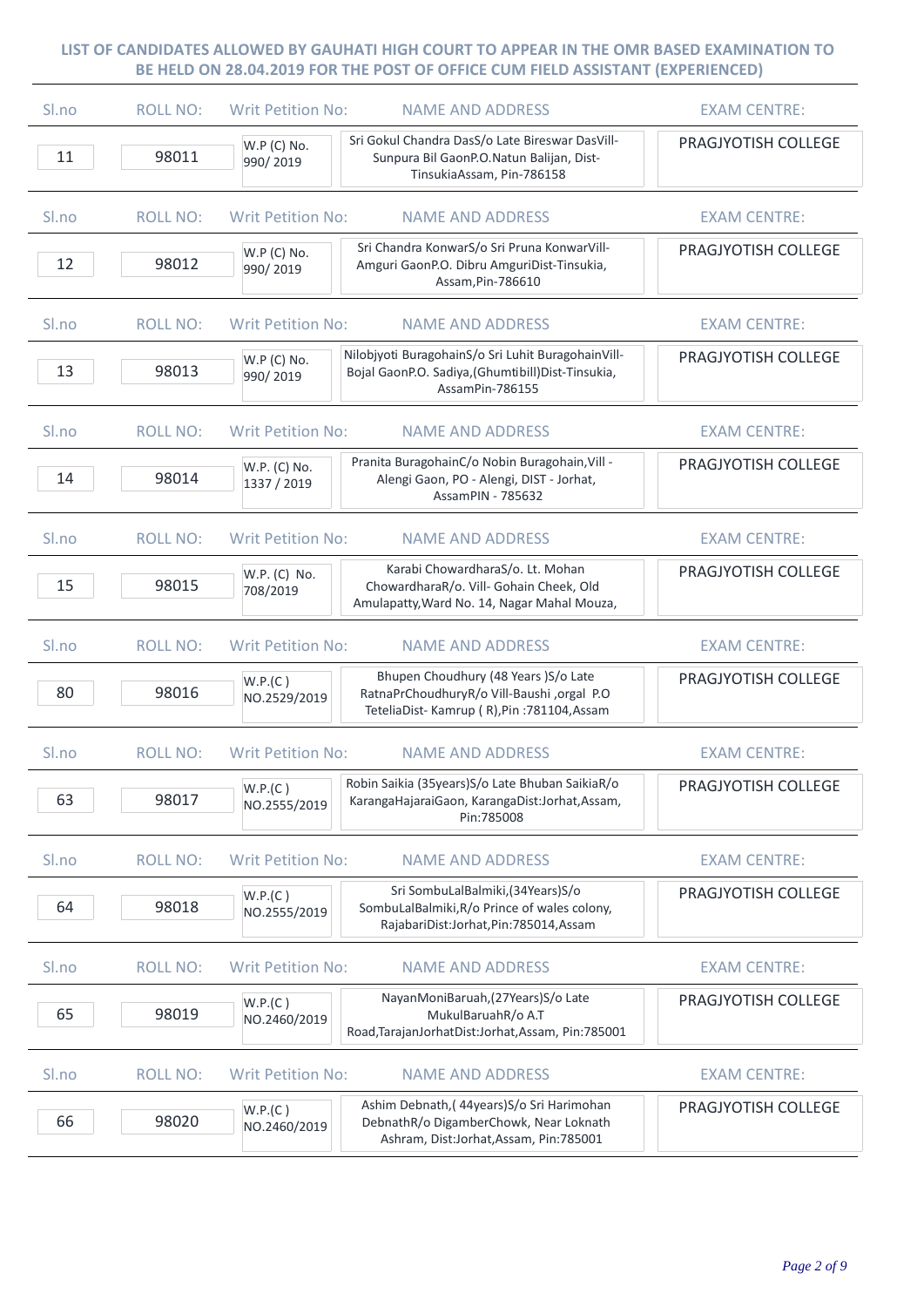| Sl.no | <b>ROLL NO:</b> | <b>Writ Petition No:</b>  | <b>NAME AND ADDRESS</b>                                                                                                                            | <b>EXAM CENTRE:</b> |
|-------|-----------------|---------------------------|----------------------------------------------------------------------------------------------------------------------------------------------------|---------------------|
| 67    | 98021           | W.P.(C)<br>NO.2460/2019   | Ranjit Borah, (39Years) S/o Sri Tuliram Borah, R/o<br>of Vill-Khinachuk,<br>City:Majuli,Garmurh,Dist:Majuli,Assam, Pin:785104                      | PRAGJYOTISH COLLEGE |
| Sl.no | <b>ROLL NO:</b> | <b>Writ Petition No:</b>  | <b>NAME AND ADDRESS</b>                                                                                                                            | <b>EXAM CENTRE:</b> |
| 68    | 98022           | W.P.(C)<br>NO.2460/2019   | Pranjal Borah, (35Years)S/o Sri GoneshCh<br>Borah, R/o Vill-Kamulpur, City-<br>MajuliKamalabari, Dist-Majuli, AssamPin: 785106                     | PRAGJYOTISH COLLEGE |
| Sl.no | <b>ROLL NO:</b> | <b>Writ Petition No:</b>  | <b>NAME AND ADDRESS</b>                                                                                                                            | <b>EXAM CENTRE:</b> |
| 69    | 98023           | W.P.(C)<br>NO.2460/2019   | PradipRajkhowa (38Years)S/o<br>JogeswarRajkhowa, R/O of Vill-Kamar Gaon, City-<br>MajuliPotia Gaon, Garmukh, DIST - Majuli, PIN -                  | PRAGJYOTISH COLLEGE |
| Sl.no | <b>ROLL NO:</b> | <b>Writ Petition No:</b>  | <b>NAME AND ADDRESS</b>                                                                                                                            | <b>EXAM CENTRE:</b> |
| 16    | 98024           | W.P. (C) No.<br>1358/2019 | Mridul GogoiS/o Sri Akon GogoiVill - Niz Makum<br>MakumkillaPO - MakumkillaTinsukia, Assam -<br>786181                                             | PRAGJYOTISH COLLEGE |
| Sl.no | <b>ROLL NO:</b> | <b>Writ Petition No:</b>  | <b>NAME AND ADDRESS</b>                                                                                                                            | <b>EXAM CENTRE:</b> |
| 17    | 98025           | W.P. (C) No.<br>1358/2019 | Nayan DasS/o Dilip DasVill - Road GaonJunali<br>Basti, LedoPO - Ledo, TinsukiaAssam - 786182                                                       | PRAGJYOTISH COLLEGE |
| Sl.no | <b>ROLL NO:</b> | <b>Writ Petition No:</b>  | <b>NAME AND ADDRESS</b>                                                                                                                            | <b>EXAM CENTRE:</b> |
| 18    | 98026           | W.P. (C) No.<br>708/2019  | Sri Kulen KonwarS/o. Sri Gunaram KonwarR/o.<br>Vill- Tirual Gaon, P.O. Nakachari, P.S.<br>Mariani, Dist.- Jorhat, Pin: 785635, Assam.              | PRAGJYOTISH COLLEGE |
| Sl.no | <b>ROLL NO:</b> | <b>Writ Petition No:</b>  | <b>NAME AND ADDRESS</b>                                                                                                                            | <b>EXAM CENTRE:</b> |
| 19    | 98027           | W.P. (C) No.<br>708/2019  | Sri Purna BoruahS/o. Lt. Moneswar BoruahR/o.<br>Vill- Khelua Village P.O.Khelua, P.S.<br>Sivasagar, Dist.- Sivasagar, Pin: 785701, Assam.          | PRAGJYOTISH COLLEGE |
| Sl.no | <b>ROLL NO:</b> | <b>Writ Petition No:</b>  | <b>NAME AND ADDRESS</b>                                                                                                                            | <b>EXAM CENTRE:</b> |
| 20    | 98028           | W.P. (C) No.<br>708/2019  | Sri Monjit GogoiS/o. Sri Padma GogoiR/o. Vill-<br>Hahehara Bakal Gaon, P.O. Dayachariali, P.S.<br>Sivasagar, Dist.- Sivasagar, Pin: 785701, Assam. | PRAGJYOTISH COLLEGE |
| Sl.no | <b>ROLL NO:</b> | <b>Writ Petition No:</b>  | <b>NAME AND ADDRESS</b>                                                                                                                            | <b>EXAM CENTRE:</b> |
| 54    | 98029           | W.P(C)<br>No.2558/2019    | Sri Madan Das, Age-46 Years, S/o Late Gudo Ram<br>Das, Vill- Barnibari, P.O.- Barnibari, P.S-<br>Mukalmua, Dist- Nalbari, Assam, Pin-781304        | PRAGJYOTISH COLLEGE |
| Sl.no | <b>ROLL NO:</b> | <b>Writ Petition No:</b>  | <b>NAME AND ADDRESS</b>                                                                                                                            | <b>EXAM CENTRE:</b> |
| 55    | 98030           | W.P(C)<br>No.2558/2019    | Sri Arabinda Barman Age-43 years S/o Late<br>Manuram BarmanVill- RupaibathanP.O- Chamata,<br>P.S- Belsor, Dist- Nalbari, Assam, Pin-781306         | PRAGJYOTISH COLLEGE |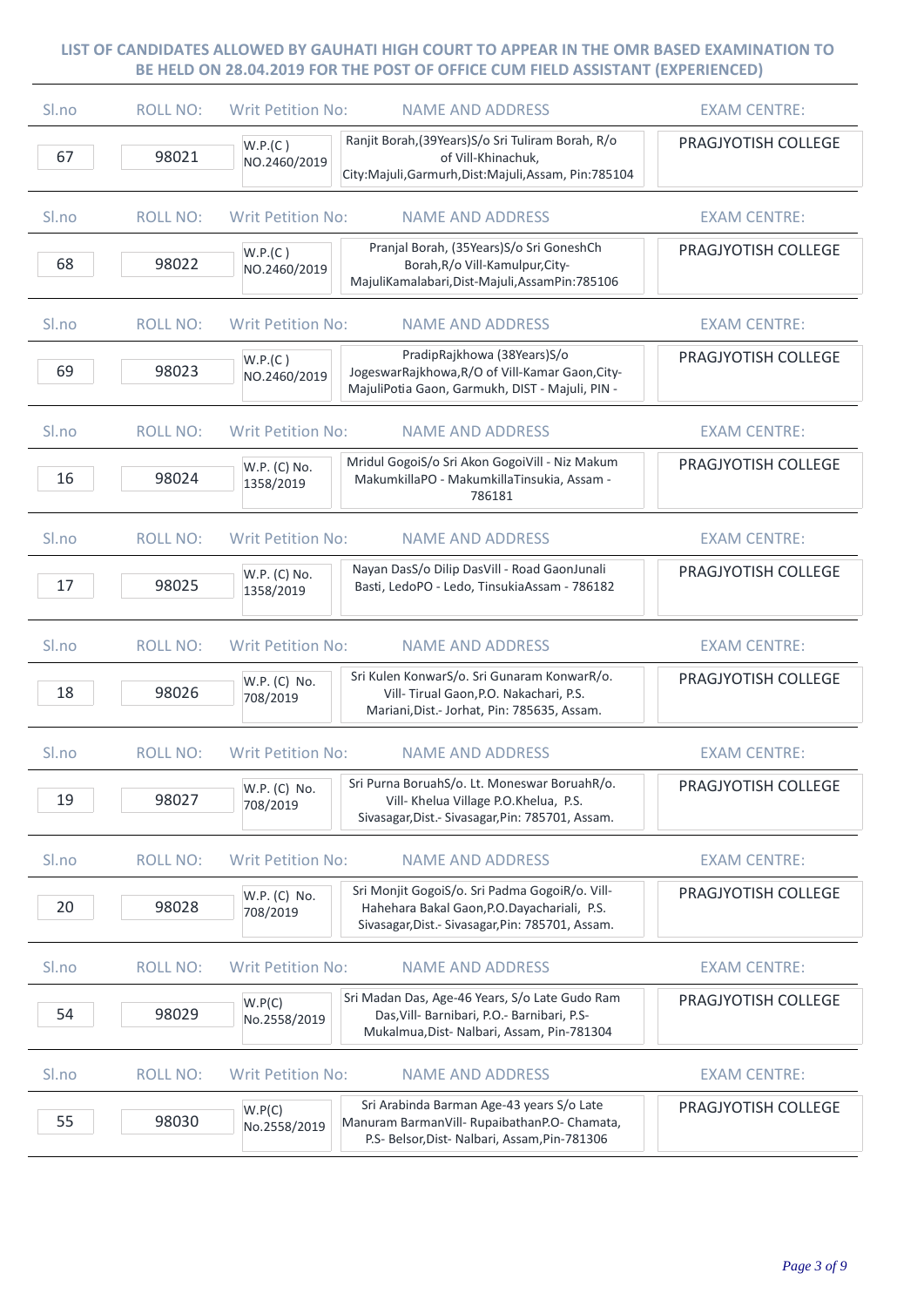| Sl.no            | <b>ROLL NO:</b> | <b>Writ Petition No:</b>  | <b>NAME AND ADDRESS</b>                                                                                                                       | <b>EXAM CENTRE:</b> |
|------------------|-----------------|---------------------------|-----------------------------------------------------------------------------------------------------------------------------------------------|---------------------|
| 56               | 98031           | W.P(C)<br>No.2558/2019    | Sri Sarat KalitaAge-50 yearsS/o late Padmaram<br>KalitaVill- Paila, P.O- BardigheliP.S. Nalbari, Dist-<br>Nalbari, Assam, Pin-781334          | PRAGJYOTISH COLLEGE |
| Sl.no            | <b>ROLL NO:</b> | <b>Writ Petition No:</b>  | <b>NAME AND ADDRESS</b>                                                                                                                       | <b>EXAM CENTRE:</b> |
| 57               | 98032           | W.P(C)<br>No.2558/2019    | Sri Hitesh KalitaAge-40 years S/o Shri Madhab<br>KalitaVill- Paila, P.O- BardigheliP.S. Nalbari, Dist-<br>Nalbari, Assam, Pin-781334          | PRAGJYOTISH COLLEGE |
| Sl.no            | <b>ROLL NO:</b> | <b>Writ Petition No:</b>  | <b>NAME AND ADDRESS</b>                                                                                                                       | <b>EXAM CENTRE:</b> |
| 58               | 98033           | W.P(C)<br>No.2558/2019    | Sri Jogendra BarmanAge-43 yearsS/o Late Prafulla<br>BarmanWill-Gamarimuri, AO - Gamarimuri, P.S -<br>Belsor, Dist-Nalbari, Assam, Pin-781306  | PRAGJYOTISH COLLEGE |
| S <sub>ln0</sub> | <b>ROLL NO:</b> | <b>Writ Petition No:</b>  | <b>NAME AND ADDRESS</b>                                                                                                                       | <b>EXAM CENTRE:</b> |
| 59               | 98034           | W.P(C)<br>No.2558/2019    | Sri Bhagaban TalukdarAge-49 yearsS/o Late<br>Soniram TalukderVill- Garakhattary, P.O- Rampur,<br>P.S-Mukalmua, Dist- Nalbari, AssamPin-781312 | PRAGJYOTISH COLLEGE |
| S <sub>lno</sub> | <b>ROLL NO:</b> | <b>Writ Petition No:</b>  | <b>NAME AND ADDRESS</b>                                                                                                                       | <b>EXAM CENTRE:</b> |
| 60               | 98035           | W.P(C)<br>No.2558/2019    | Sri Chabin TalukderAge-50 years S/o Late Benga<br>Ram TalukderVill - Kaldi, P.O - BanpuraP.S-<br>Mukalmua Dist- Nalbari, Assam, Pin-781138    | PRAGJYOTISH COLLEGE |
| Sl.no            | <b>ROLL NO:</b> | <b>Writ Petition No:</b>  | <b>NAME AND ADDRESS</b>                                                                                                                       | <b>EXAM CENTRE:</b> |
| 61               | 98036           | W.P(C)<br>No.2558/2019    | Md. Sakat AhmedAge-38 yearsS/o Shadulla<br>AhmedVill- No.1 Kandhbari, P.O- Kandhbari, P.S-<br>Mukalmua, Dist- Nalbari Assam, Pin-781126       | PRAGJYOTISH COLLEGE |
| Sl.no            | <b>ROLL NO:</b> | <b>Writ Petition No:</b>  | <b>NAME AND ADDRESS</b>                                                                                                                       | <b>EXAM CENTRE:</b> |
| 62               | 98037           | W.P(C)<br>No.2558/2019    | Md. Mainur HussainAge-32 yearsS/o Md. Mahim<br>AliVill- Mukalmua, P.O. MukalmuaP.S-<br>Mukalmua, Dist- Nalbari, AssamPin-781126               | PRAGJYOTISH COLLEGE |
| Sl.no            | <b>ROLL NO:</b> | <b>Writ Petition No:</b>  | <b>NAME AND ADDRESS</b>                                                                                                                       | <b>EXAM CENTRE:</b> |
| 21               | 98038           | W.P. (C) No.<br>8696/2018 | Mriganka DasS/o Manabendra DasSattion Road,<br>BadarpurWard No. 1, PO - BadarpurDIST -<br>Karimganj, Assam - 788806                           | PRAGJYOTISH COLLEGE |
| Sl.no            | <b>ROLL NO:</b> | <b>Writ Petition No:</b>  | <b>NAME AND ADDRESS</b>                                                                                                                       | <b>EXAM CENTRE:</b> |
| 22               | 98039           | W.P. (C) No.<br>1359/2019 | Mahua Dutta RoyD/o Late Bhupesh Ch. Dutta<br>RoyR/O C/o Samarendra Deb, Jagat Bandhu Lane,<br>N.H.Road, Ward No. 19, P.S. RangirikhariCachar  | PRAGJYOTISH COLLEGE |
| Sl.no            | <b>ROLL NO:</b> | <b>Writ Petition No:</b>  | <b>NAME AND ADDRESS</b>                                                                                                                       | <b>EXAM CENTRE:</b> |
| 23               | 98040           | WP (C) No.<br>525/2019    | Rupjyoti SarmahS/o Jogen SarmahR/O Patia<br>GaonPO - Patiagaon, Jorhat                                                                        | PRAGJYOTISH COLLEGE |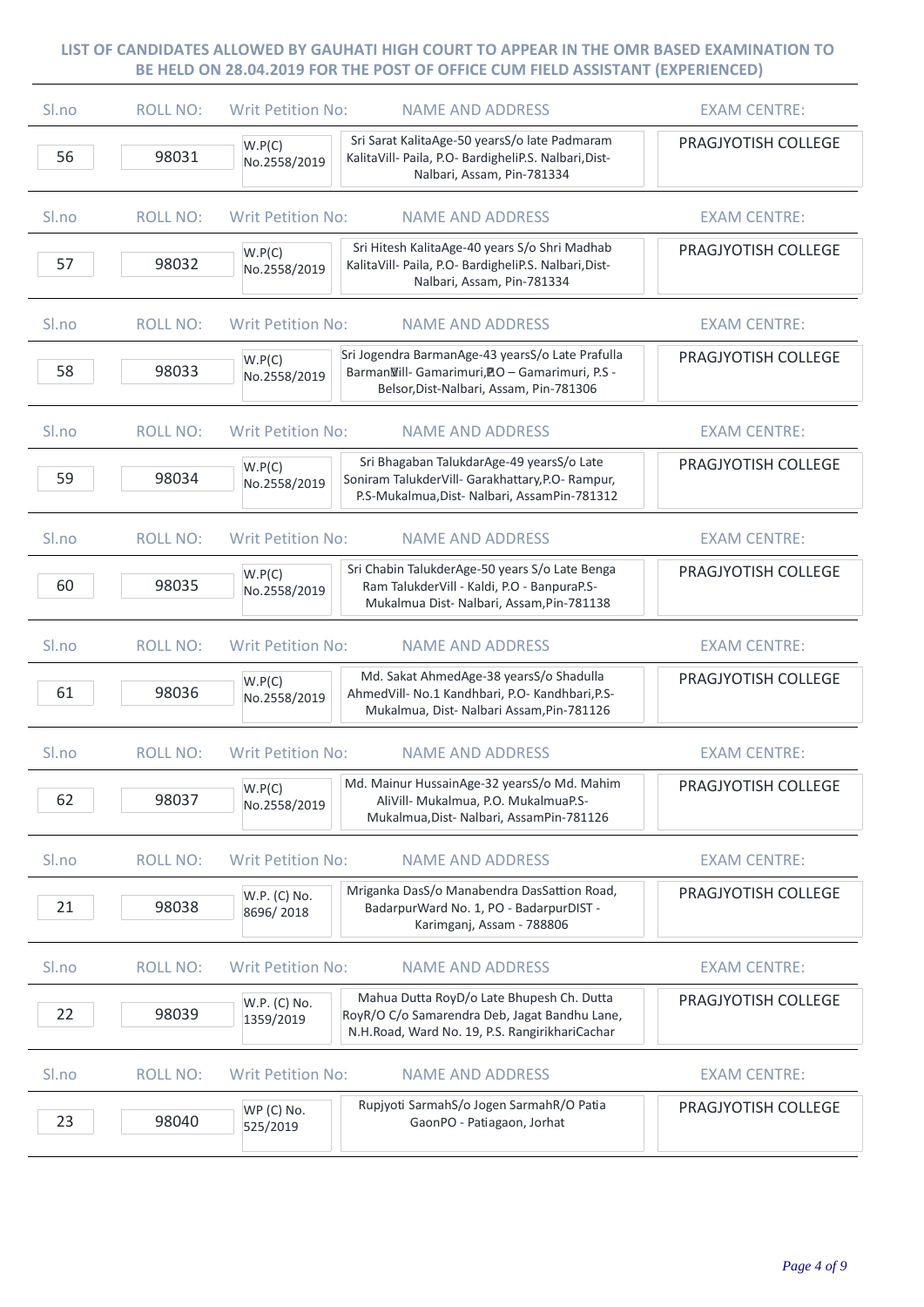| Sl.no            | <b>ROLL NO:</b> | <b>Writ Petition No:</b><br><b>NAME AND ADDRESS</b>                                                                                                            | <b>EXAM CENTRE:</b>        |
|------------------|-----------------|----------------------------------------------------------------------------------------------------------------------------------------------------------------|----------------------------|
| 24               | 98041           | Dibakar DasS/o Late Tularam DasR/O<br>WP (C) No.<br>Randhonijan VillagePO - RandhanijanJorhat,<br>525/2019<br>Assam                                            | PRAGJYOTISH COLLEGE        |
| S <sub>ln0</sub> | <b>ROLL NO:</b> | <b>Writ Petition No:</b><br><b>NAME AND ADDRESS</b>                                                                                                            | <b>EXAM CENTRE:</b>        |
| 25               | 98042           | Dhrubo Jyoti DasS/o Gunaram DasR/o Vill -<br>WP (C) No.<br>Goriachapori GaonPO - Gorumora, PS -<br>325/2019<br>PoliborDIST - Jorhat, PIN - 785703, Assam       | PRAGJYOTISH COLLEGE        |
| Sl.no            | <b>ROLL NO:</b> | Writ Petition No:<br><b>NAME AND ADDRESS</b>                                                                                                                   | <b>EXAM CENTRE:</b>        |
| 26               | 98043           | Pranab Jyoti RajkonwarS/o Lt. Keshab<br>W.P. (C) No.<br>RajkonwarVill 2 No. Lazum Margherita, PO -<br>1358/2019<br>Margherita, DIST - Tinsukia, Assam - 786181 | PRAGJYOTISH COLLEGE        |
| Sl.no            | <b>ROLL NO:</b> | <b>Writ Petition No:</b><br><b>NAME AND ADDRESS</b>                                                                                                            | <b>EXAM CENTRE:</b>        |
| 27               | 98044           | Khagen ChetiaS/o Lt. Hemodhar Chetia, Vill. Jagun<br>W.P. (C) No.<br>Ahom PatharPO - Jagun, DIST - TinsukiaAssam -<br>1358/2019<br>786188                      | PRAGJYOTISH COLLEGE        |
| Sl.no            | <b>ROLL NO:</b> | <b>Writ Petition No:</b><br><b>NAME AND ADDRESS</b>                                                                                                            | <b>EXAM CENTRE:</b>        |
| 28               | 98045           | Dipak GogoiS/o Sri Bimal GogoiVill - Ledo<br>W.P. (C) No.<br>KalparaPO - Ledo, DIST - TinsukiaAssam - 786182<br>1358/2019                                      | PRAGJYOTISH COLLEGE        |
| S <sub>ln0</sub> | <b>ROLL NO:</b> | <b>Writ Petition No:</b><br><b>NAME AND ADDRESS</b>                                                                                                            | <b>EXAM CENTRE:</b>        |
| 29               | 98046           | Indreswar HazarikaR/o Bekajan Gayan Bari<br>W.P. (C) No.<br>GaonPO - Bekajan, DIST - Jorhat, AssamPIN -<br>1337 / 2019<br>785630                               | PRAGJYOTISH COLLEGE        |
| Sl.no            | <b>ROLL NO:</b> | <b>Writ Petition No:</b><br><b>NAME AND ADDRESS</b>                                                                                                            | <b>EXAM CENTRE:</b>        |
| 30               | 98047           | Monjit BoraS/o Late Tarun Bora, Village: Takela<br>W.P. (C) No.<br>Gaon (Alengi)PO - Chakial, Jorhat, AssamPIN -<br>1337 / 2019<br>785632                      | <b>PRAGJYOTISH COLLEGE</b> |
| Sl.no            | <b>ROLL NO:</b> | <b>Writ Petition No:</b><br><b>NAME AND ADDRESS</b>                                                                                                            | <b>EXAM CENTRE:</b>        |
| 31               | 98048           | Dipankar BordoloiS/o Biman BordoloiVill -<br>W.P. (C) No.<br>Tipomia, BorpachiPO & PS Tipomia BorhollaDIST -<br>1337 / 2019<br>Jorhat, Assam PIN - 785630      | PRAGJYOTISH COLLEGE        |
| Sl.no            | <b>ROLL NO:</b> | <b>Writ Petition No:</b><br><b>NAME AND ADDRESS</b>                                                                                                            | <b>EXAM CENTRE:</b>        |
| 32               | 98049           | Prasanna GogoiS/o Late Ghanakanta GogoiVill -<br>W.P. (C) No.<br>Lohong Bebejia GaonPO - Tiponia, Jorhat, Assam<br>1337 / 2019                                 | PRAGJYOTISH COLLEGE        |
| Sl.no            | <b>ROLL NO:</b> | <b>Writ Petition No:</b><br><b>NAME AND ADDRESS</b>                                                                                                            | <b>EXAM CENTRE:</b>        |
| 33               | 98050           | Anil RajkhowaS/o Late Lakheswar RajkhowaVill &<br>W.P. (C) No.<br>PO - Rajabahar, DIST - Jorhat, Assam<br>1337 / 2019                                          | PRAGJYOTISH COLLEGE        |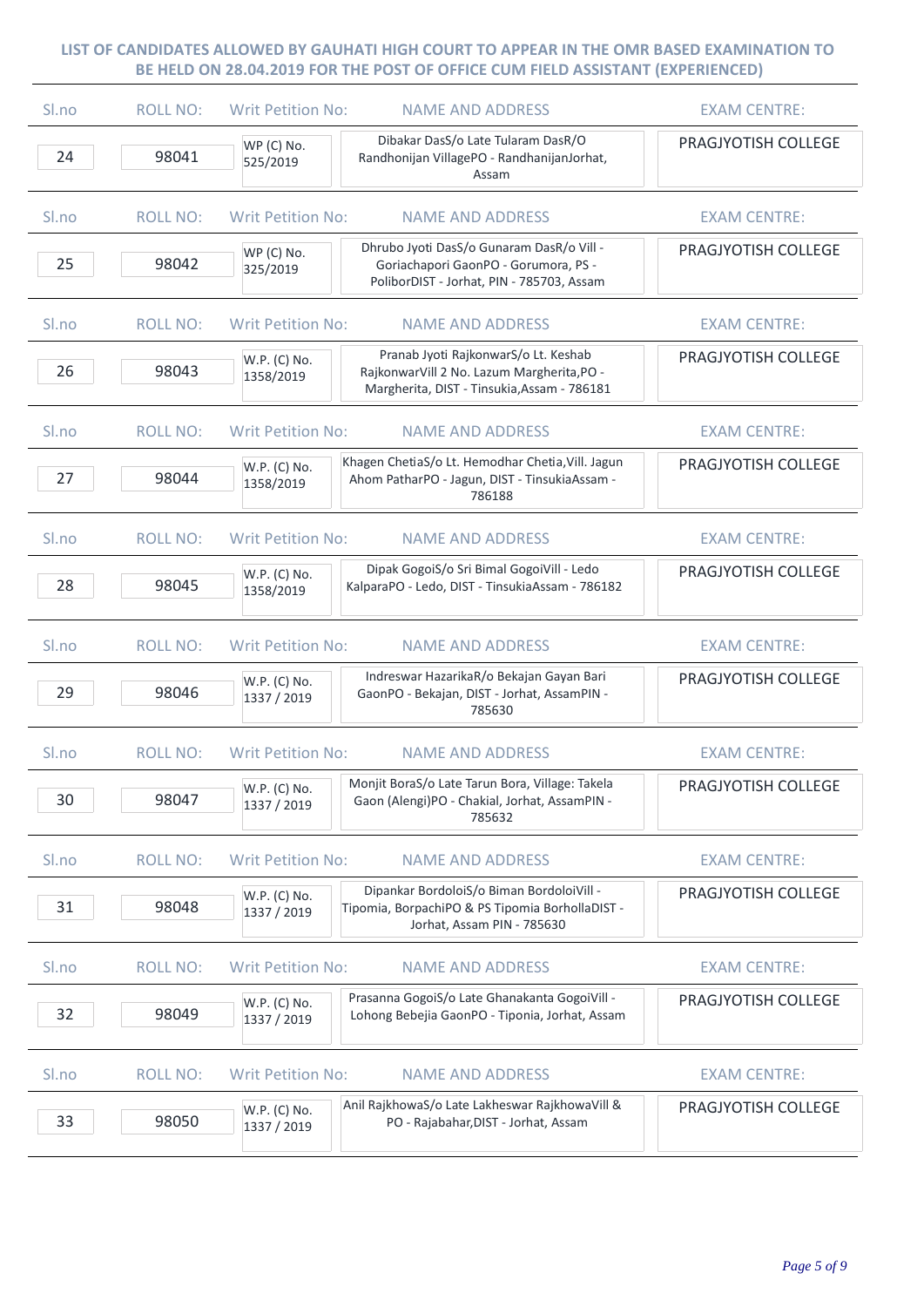| Sl.no            | <b>ROLL NO:</b> | <b>Writ Petition No:</b>    | <b>NAME AND ADDRESS</b>                                                                                                                                     | <b>EXAM CENTRE:</b> |
|------------------|-----------------|-----------------------------|-------------------------------------------------------------------------------------------------------------------------------------------------------------|---------------------|
| 34               | 98051           | W.P. (C) No.<br>1337 / 2019 | Sisuran SaikiaS/o Nagen Saikia, Vill - Mohimari<br>GaonTitabor, Mohimahari, Assam, PIN - 785630                                                             | PRAGJYOTISH COLLEGE |
| Sl.no            | <b>ROLL NO:</b> | <b>Writ Petition No:</b>    | <b>NAME AND ADDRESS</b>                                                                                                                                     | <b>EXAM CENTRE:</b> |
| 35               | 98052           | W.P (C) No.<br>990/2019     | Prosanta BorahS/o Bhupen BorahVill-Sitalpur,<br>P.O. Phillobari, Dist-Tinsukia, Assam, Pin-786160                                                           | PRAGJYOTISH COLLEGE |
| S <sub>ln0</sub> | <b>ROLL NO:</b> | <b>Writ Petition No:</b>    | <b>NAME AND ADDRESS</b>                                                                                                                                     | <b>EXAM CENTRE:</b> |
| 36               | 98053           | W.P (C) No.<br>990/2019     | Kamal SonowalS/o Adit SonowalVill-Robarguri<br>Sonwal Gaon, P.O. Phillobari, Dist-Tinsukia, Assam,<br>Pin-786160                                            | PRAGJYOTISH COLLEGE |
| Sl.no            | <b>ROLL NO:</b> | <b>Writ Petition No:</b>    | <b>NAME AND ADDRESS</b>                                                                                                                                     | <b>EXAM CENTRE:</b> |
| 37               | 98054           | W.P (C) No.<br>990/2019     | Arbind SahS/o Pannalal SahVill-Barmuka Miki<br>Pathak, P.O. Saikhowa Ghat, Dist-Tinsukia,<br>Assam, Pin-786154                                              | PRAGJYOTISH COLLEGE |
| S <sub>ln0</sub> | <b>ROLL NO:</b> | <b>Writ Petition No:</b>    | <b>NAME AND ADDRESS</b>                                                                                                                                     | <b>EXAM CENTRE:</b> |
| 38               | 98055           | W.P. (C) No.<br>708/2019    | Sri Bhaskar Jyoti GogoiS/o. Sri Bimal GogoiR/o.<br>Vill- Hahchara Lebang Gaon, P.O. Daya Chariali, P.S.<br>Sivasagar, Dist.- Sivasagar, Pin: 785701, Assam. | PRAGJYOTISH COLLEGE |
| Sl.no            | <b>ROLL NO:</b> | <b>Writ Petition No:</b>    | <b>NAME AND ADDRESS</b>                                                                                                                                     | <b>EXAM CENTRE:</b> |
| 39               | 98056           | W.P. (C) No.<br>708/2019    | Sri Himanka GogoiS/o.Sri Dipankar GogoiR/o. Vill-<br>Namti Khanikan Gaon, P.O. Namti Chariali, P.S.<br>NamtiDist.- Sivasagar, Pin: 785684, Assam.           | PRAGJYOTISH COLLEGE |
| Sl.no            | <b>ROLL NO:</b> | <b>Writ Petition No:</b>    | <b>NAME AND ADDRESS</b>                                                                                                                                     | <b>EXAM CENTRE:</b> |
| 40               | 98057           | W.P. (C) No.<br>708/2019    | Sri Bhupendra Narayan KalitaS/o. Sri Jiba Kt.<br>KalitaR/o. Vill- Gendhali, P.O. Gorumora, P.S.<br>Pulibor, Dist.- Jorhat, Pin: 785703, Assam.              | PRAGJYOTISH COLLEGE |
| Sl.no            | <b>ROLL NO:</b> | <b>Writ Petition No:</b>    | <b>NAME AND ADDRESS</b>                                                                                                                                     | <b>EXAM CENTRE:</b> |
| 41               | 98058           | W.P. (C) No.<br>708/2019    | Sri Sorav SaikiaS/o. Sri Hema Kt. SaikiaR/o. Vill-<br>Na Kalani Kalagaon, P.O. Vorola Tiniali, P.S.<br>Gourisagar, Dist. - Sivasagar, Pin: 785664, Assam.   | PRAGJYOTISH COLLEGE |
| Sl.no            | <b>ROLL NO:</b> | <b>Writ Petition No:</b>    | <b>NAME AND ADDRESS</b>                                                                                                                                     | <b>EXAM CENTRE:</b> |
| 42               | 98059           | W.P (C) No.<br>990/2019     | Siva GogoiS/O Late Robin GogoiVill-<br>NahorchaporiP.O. Borhapjan, Dist-<br>Tinsukia, Assam, Pin-786150                                                     | PRAGJYOTISH COLLEGE |
| Sl.no            | <b>ROLL NO:</b> | <b>Writ Petition No:</b>    | <b>NAME AND ADDRESS</b>                                                                                                                                     | <b>EXAM CENTRE:</b> |
| 53               | 98060           | W.P. (C) No.<br>2091/2019   | Dinesh LagachuS/o Late Parama LagachuR/o Vill<br>KachoitingPO - HatigarhDist - Dhemaji, Assam                                                               | PRAGJYOTISH COLLEGE |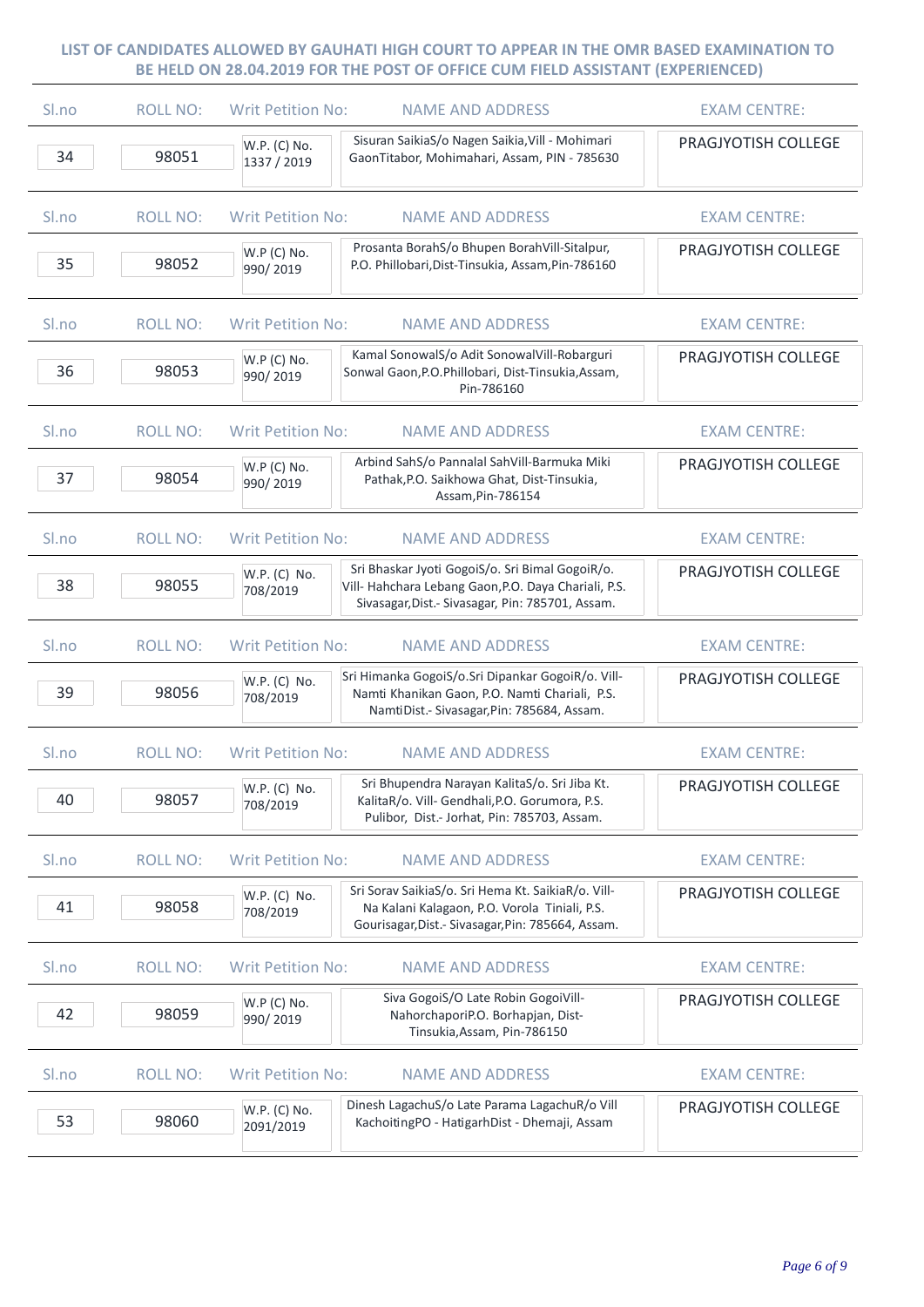| Sl.no | <b>ROLL NO:</b> | <b>Writ Petition No:</b> | <b>NAME AND ADDRESS</b>                                                                                                                    | <b>EXAM CENTRE:</b> |
|-------|-----------------|--------------------------|--------------------------------------------------------------------------------------------------------------------------------------------|---------------------|
| 72    | 98061           | W.P.(C)<br>NO.2529/2019  | Sri NitumoniKalita(37Years)S/o Sri<br>KhonindraKalitaR/o Vill-Sonaripara, SualkuchiDist-<br>Kamrup(R), Pin: 781103, Assam                  | PRAGJYOTISH COLLEGE |
| Sl.no | <b>ROLL NO:</b> | <b>Writ Petition No:</b> | <b>NAME AND ADDRESS</b>                                                                                                                    | <b>EXAM CENTRE:</b> |
| 73    | 98062           | W.P.(C)<br>NO.2529/2019  | Sri Kumud Das(38 Years )S/o Late Giridhar<br>Das, N/o Vill& P.O Dorakkahara, Dist-Kamrup(<br>R), Pin: 781101, Assam                        | PRAGJYOTISH COLLEGE |
| Sl.no | <b>ROLL NO:</b> | <b>Writ Petition No:</b> | <b>NAME AND ADDRESS</b>                                                                                                                    | <b>EXAM CENTRE:</b> |
| 74    | 98063           | W.P.(C)<br>NO.2460/2019  | Binoy Naidu (36Years) S/o Sri Jiten Naidu R/o<br>BarbhetaNomuna Tea Estate,<br>KuwariPukhuri, Lichubagan, Dist: Jorhat, Assam, Pin: 7      | PRAGJYOTISH COLLEGE |
| Sl.no | <b>ROLL NO:</b> | <b>Writ Petition No:</b> | <b>NAME AND ADDRESS</b>                                                                                                                    | <b>EXAM CENTRE:</b> |
| 75    | 98064           | W.P.(C)<br>NO.2529/2019  | Sri Khagen Deka, (33Years) S/o Late Gajen<br>DekaR/o.Vill-Madhupur, North GuwahatiP.O.<br>College Nagar, Dist-Kamrup®Pin                   | PRAGJYOTISH COLLEGE |
| Sl.no | <b>ROLL NO:</b> | <b>Writ Petition No:</b> | <b>NAME AND ADDRESS</b>                                                                                                                    | <b>EXAM CENTRE:</b> |
| 76    | 98065           | W.P.(C)<br>NO.2529/2019  | Sri Ganesh Thakuria (36Yearas)S/o Sri<br>PareashThakuria, R/o Vill& P.O.<br>DadaraDistKamrup(R) Pin:781104,Assasm                          | PRAGJYOTISH COLLEGE |
| Sl.no | <b>ROLL NO:</b> | <b>Writ Petition No:</b> | <b>NAME AND ADDRESS</b>                                                                                                                    | <b>EXAM CENTRE:</b> |
| 77    | 98066           | W.P.(C)<br>NO.2529/2019  | Sri NitumoniKalita(37Years)S/o Sri<br>KhonindraKalitaR/o Vill-Sonaripara, SualkuchiDist-<br>Kamrup(R), Pin: 781103, Assam                  | PRAGJYOTISH COLLEGE |
| Sl.no | <b>ROLL NO:</b> | <b>Writ Petition No:</b> | <b>NAME AND ADDRESS</b>                                                                                                                    | <b>EXAM CENTRE:</b> |
| 78    | 98067           | W.P(C)<br>No.2558/2019   | Md. Harej AliAge-34 yearsS/O- Md. Karim AliVill-<br>Kowarpur, P.O- KowarpurP.S-Hajo, Dist- Kamrup,<br>AssamPin-781102                      | PRAGJYOTISH COLLEGE |
| Sl.no | <b>ROLL NO:</b> | <b>Writ Petition No:</b> | <b>NAME AND ADDRESS</b>                                                                                                                    | <b>EXAM CENTRE:</b> |
| 79    | 98068           | W.P.(C)<br>NO.2502/2019  | Md Shaha Jamal Sk(34Years)S/o Md. Sokibor<br>SkR/o Vill-Sonapur, G.P.Kothalbari, PuranDiara,<br>Mankachar, Dist-South Salmara, Assam, Pin- | PRAGJYOTISH COLLEGE |
| Sl.no | <b>ROLL NO:</b> | <b>Writ Petition No:</b> | <b>NAME AND ADDRESS</b>                                                                                                                    | <b>EXAM CENTRE:</b> |
| 43    | 98069           | W.P (C) No.<br>990/2019  | Rahul Parvis HassanS/o Late Noor HassanVill-<br>Bidya Para, P.O. KrishnaiDist-Goalpara, Assam, Pin-<br>783126                              | PRAGJYOTISH COLLEGE |
| Sl.no | <b>ROLL NO:</b> | <b>Writ Petition No:</b> | <b>NAME AND ADDRESS</b>                                                                                                                    | <b>EXAM CENTRE:</b> |
| 44    | 98070           | W.P (C) No.<br>990/2019  | Dhiren Chandra NathS/o Sri Ramendra NathVill-<br>Domoni, P.O. MatiaDist-Goalpara, AssamPin-<br>783133                                      | PRAGJYOTISH COLLEGE |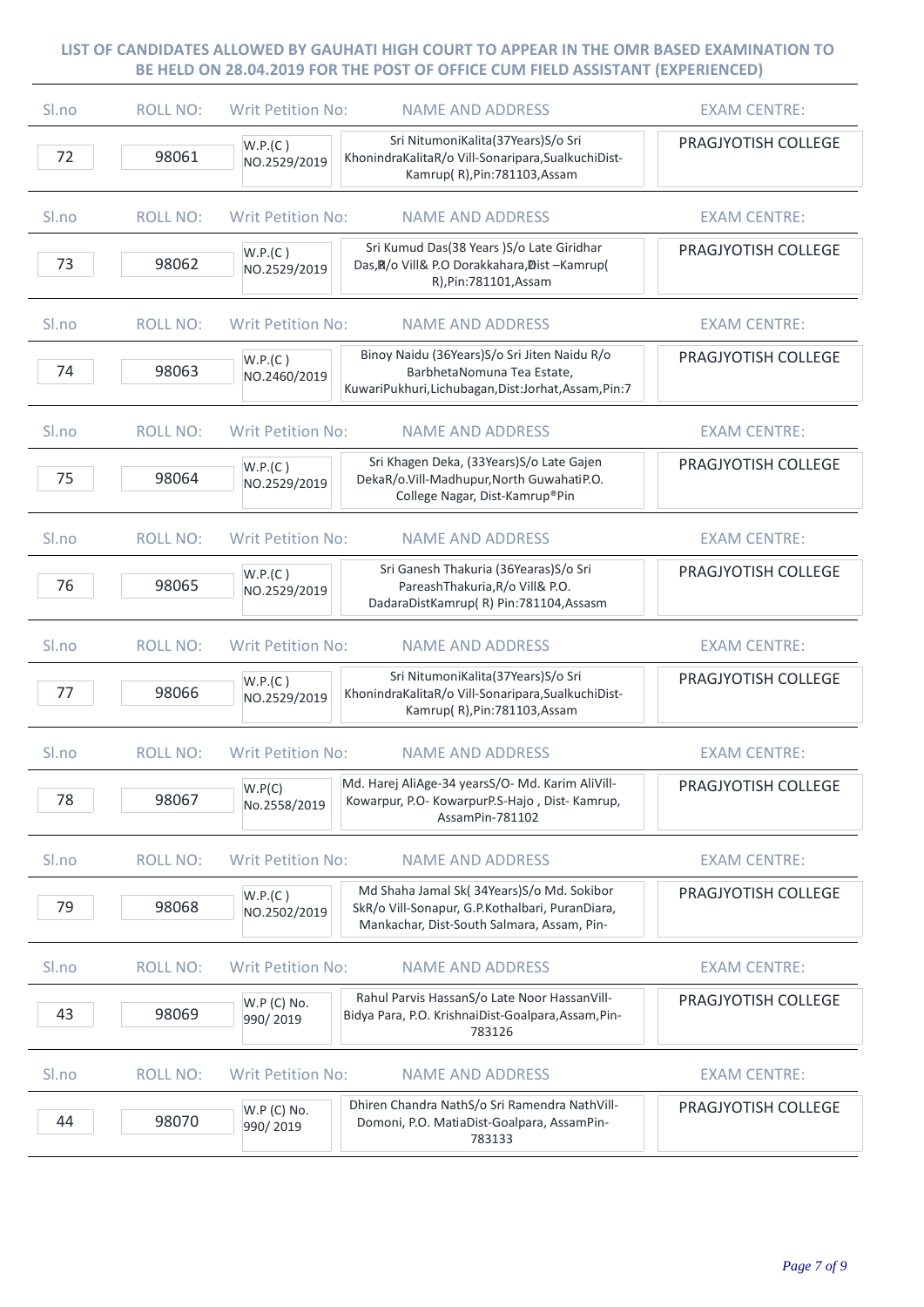| Sl.no | <b>ROLL NO:</b> | <b>Writ Petition No:</b>  | <b>NAME AND ADDRESS</b>                                                                                                                           | <b>EXAM CENTRE:</b> |
|-------|-----------------|---------------------------|---------------------------------------------------------------------------------------------------------------------------------------------------|---------------------|
| 45    | 98071           | W.P (C) No.<br>990/2019   | Heera KalitaD/o Kamal KalitaVill-Guwabari, P.O.<br>Dahela, Dist-Goalpara, Assam, Pin-783125                                                       | PRAGJYOTISH COLLEGE |
| Sl.no | <b>ROLL NO:</b> | <b>Writ Petition No:</b>  | <b>NAME AND ADDRESS</b>                                                                                                                           | <b>EXAM CENTRE:</b> |
| 46    | 98072           | W.P. (C) No.<br>708/2019  | Sri Ankur GogoiS/o. Sri Atul GogoiR/o. Vill-<br>Cherekapar Hatimuria Gaon, P.O. Cherekapar, Dist.-<br>Sivasagar, Pin: 785640, Assam.              | PRAGJYOTISH COLLEGE |
| Sl.no | <b>ROLL NO:</b> | <b>Writ Petition No:</b>  | <b>NAME AND ADDRESS</b>                                                                                                                           | <b>EXAM CENTRE:</b> |
| 47    | 98073           | WP (C) No.<br>325/2019    | Reba Jyoti DasS/o Dabid Ch. DasR/o Vill No. 2<br>ChaulkaraPO - Akhoiphutia, PS - SivasagarDist -<br>Sivasagar, PIN - 785640, Assam                | PRAGJYOTISH COLLEGE |
| Sl.no | <b>ROLL NO:</b> | <b>Writ Petition No:</b>  | <b>NAME AND ADDRESS</b>                                                                                                                           | <b>EXAM CENTRE:</b> |
| 48    | 98074           | WP (C) No.<br>325/2019    | Dipanka SaikiaS/o Bholaram SaikiaR/O Vill -<br>DhekiakhowaPO - Lahdoigorh, Dist - JorhatPIN -<br>785700, Assam                                    | PRAGJYOTISH COLLEGE |
| Sl.no | <b>ROLL NO:</b> | <b>Writ Petition No:</b>  | <b>NAME AND ADDRESS</b>                                                                                                                           | <b>EXAM CENTRE:</b> |
| 49    | 98075           | WP (C) No.<br>325/2019    | Prandeep BorahS/o Sri Hiren BorahR/o Vill<br>Bamkukurachowa Gaon, Kakojan, PO - Kakojan,<br>Dist - JorhatPIN - 785107, Assam                      | PRAGJYOTISH COLLEGE |
| Sl.no | <b>ROLL NO:</b> | <b>Writ Petition No:</b>  | <b>NAME AND ADDRESS</b>                                                                                                                           | <b>EXAM CENTRE:</b> |
| 50    | 98076           | W.P. (C) No.<br>1358/2019 | Paban GowalaS/o Raju GowalaVill 1 No. Lazum<br>MargheritaPO - Margherita, TinsukiaAssam,<br>786181                                                | PRAGJYOTISH COLLEGE |
| Sl.no | <b>ROLL NO:</b> | <b>Writ Petition No:</b>  | <b>NAME AND ADDRESS</b>                                                                                                                           | <b>EXAM CENTRE:</b> |
| 51    | 98077           | W.P. (C) No.<br>1358/2019 | Sankar DeyS/o Late Girindra Kumar DeyVill- R G<br>RoadNear Radha Gobinda MandirPO - Digboi,<br>TinsukiaAssam - 786171                             | PRAGJYOTISH COLLEGE |
| Sl.no | <b>ROLL NO:</b> | <b>Writ Petition No:</b>  | <b>NAME AND ADDRESS</b>                                                                                                                           | <b>EXAM CENTRE:</b> |
| 52    | 98078           | W.P. (C) No.<br>1358/2019 | Mamoni Das BaruahD/o Dharma Kanta DasVill 1<br>No. Lazum MargheritaPO - Margherita,<br>TinsukiaAssam - 786181                                     | PRAGJYOTISH COLLEGE |
| Sl.no | <b>ROLL NO:</b> | <b>Writ Petition No:</b>  | <b>NAME AND ADDRESS</b>                                                                                                                           | <b>EXAM CENTRE:</b> |
| 70    | 98079           | W.P.(C)<br>NO.2460/2019   | Raju Bhattacharjee (33Years) S/O Late Ajit Kr<br>BhattacharjeeR/o VillOribasti, Biswanath<br>CharialiTinisuti, Dist_Biswanath, Assam, Pin: 784173 | PRAGJYOTISH COLLEGE |
| Sl.no | <b>ROLL NO:</b> | <b>Writ Petition No:</b>  | <b>NAME AND ADDRESS</b>                                                                                                                           | <b>EXAM CENTRE:</b> |
| 71    | 98080           | W.P.(C)<br>NO.2460/2019   | PradipCh Das(Dey) 47YearsS/o Sri Hemen Ch<br>DasR/o NatunGaon, Biswanath Ghat, Biswanath<br>Chariali, Dist-Biswanath, Assam, Pin: 78417           | PRAGJYOTISH COLLEGE |